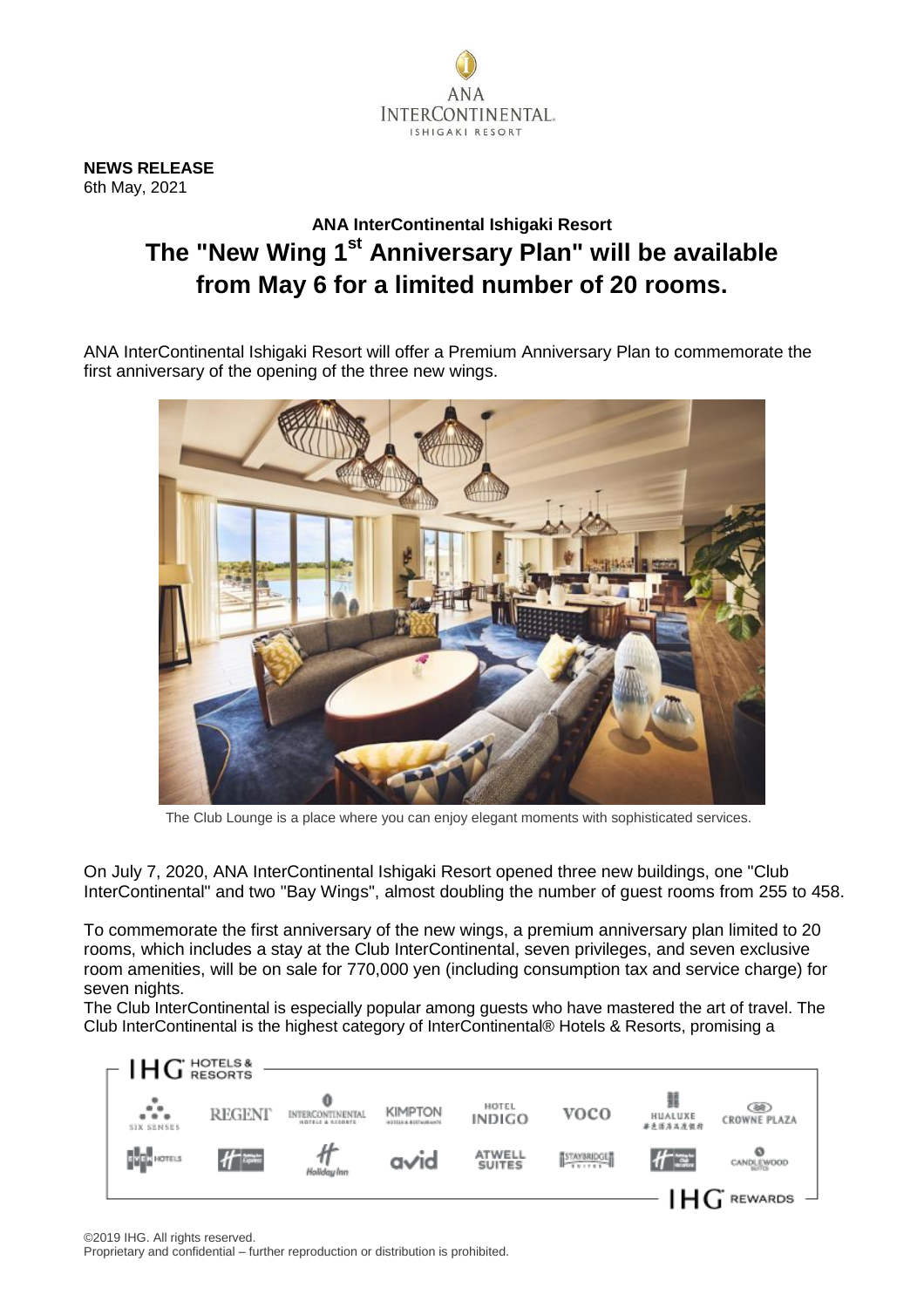

personalized and seamless luxury experience for each guest. Although there have been hotels in Japan with Club InterContinental category rooms and floors, the newly opened Club InterContinental Lounge is the first in Japan to be located in its own dedicated building.

At the Club InterContinental Club Lounge, inspired by the natural beauty of Ishigaki Island and available only to Club InterContinental guests, you can enjoy a variety of food and beverages free of charge, including breakfast with local ingredients, the popular afternoon tea, and cocktail hours to stimulate your senses. Beyond the lounge is the elegant Club InterContinental Pool called Blue Infinity, where guests can relax and soak up the sun while enjoying food and beverages.





Signature cocktails created in honor of the Star Festival, the opening of the new wing, with canapés specially prepared by the chef.

An infinity pool, accessible only to Club InterContinental guests, with lush nature at your eyes.



The popular Ocean Afternoon Tea features sweets and snacks with motifs of coral, palm trees, and other tropical items in the style of a traditional English high tea.

The plan also includes a "7-day Island Hopping Pass" that allows you to freely board regular sightseeing flights connecting the islands of Yaeyama, a "Southern Island Starry Sky Tour" that allows you to observe the starry sky of Yaeyama, which was designated as Japan's first "Starry Sky Protection Zone," with a full-time guide, and a special limited course at Spa Agarosa, which was selected as one of the top spas in Japan last year. We have prepared a number of privileges that will allow you to experience the charm of Yaeyama Islands including the hotel to the fullest, such as a 20% discount for all restaurants and bars in the hotel, and access to cabanas where you can enjoy an exotic time by the pool.

In addition, seven exclusive room amenities will be offered, including original beach bags and panamastyle straw hats, as well as other various goods that can be enjoyed during and after your stay.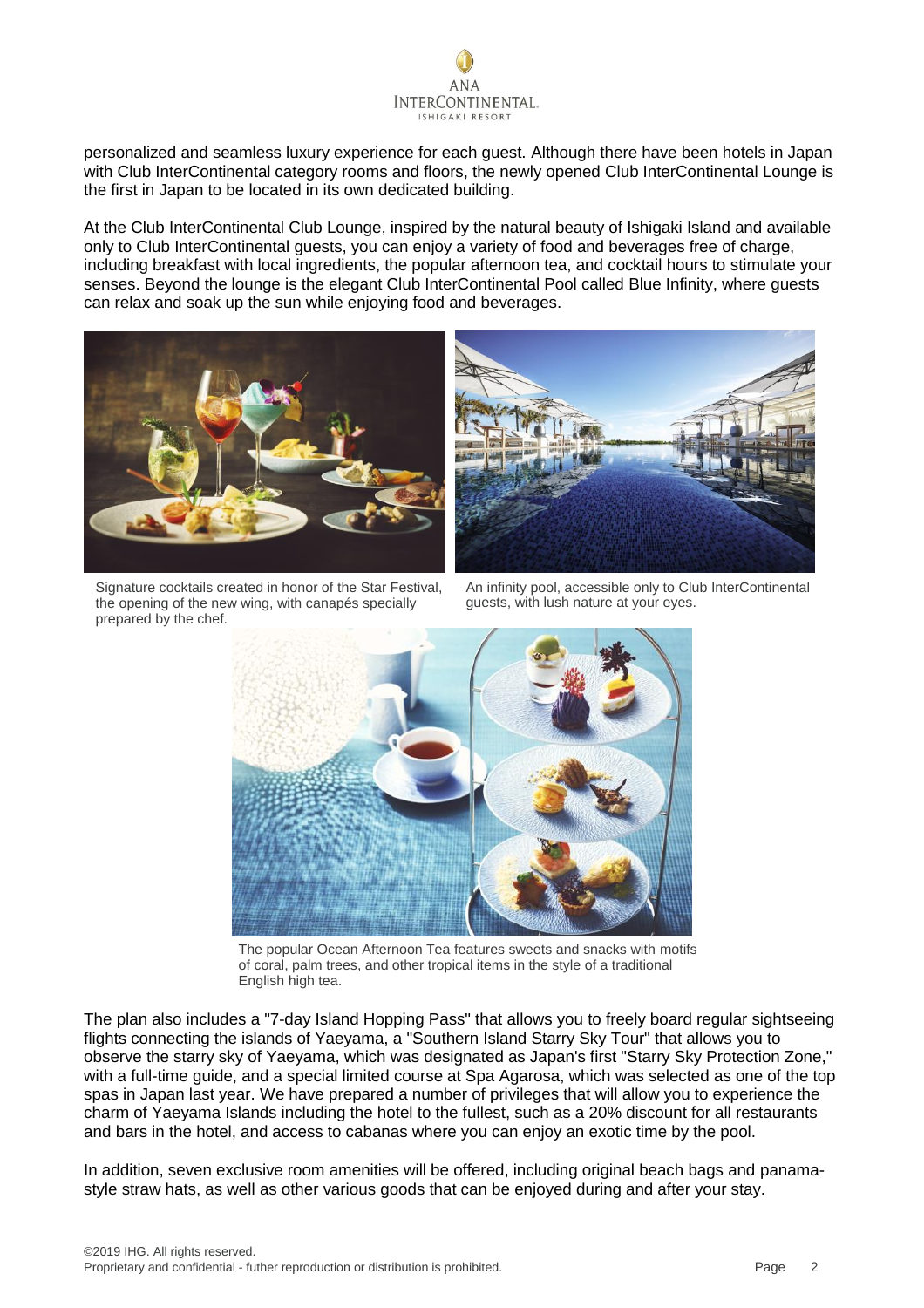

Please enjoy a truly luxurious vacation like never before with this special premium plan only available during a limited period to commemorate the first anniversary of ANA InterContinental Ishigaki Resort's new wing.

Outline of "New Wing 1st Anniversary Plan"

**Plan:** [Club Intercontinental 1st Anniversary] Limited to 20 rooms! Plan with 7 benefits **Campaign period:** Wednesday, July 1, 2021 - Saturday, July 31, 2021 **Available dates for reservations:** Thursday, May 6, 2021 - Wednesday, June 30, 2021 **Booking site:** <https://www.anaintercontinental-ishigaki.jp/ja/7benefits-plan/> **Rate:** 7 nights 770,000 yen for 7 nights (including tax and service charge)

7 special offers promised during your stay Special car transfer between airport and hotel 20% discount on all food and beverage facilities during your stay Free ferry pass to the islands for 7 days Exclusive Spa Agarosa course for you and your partner Complimentary use of exotic poolside cabanas during your stay (subject to availability) Special room amenity set as a gift Enjoy a starry sky tour with a dedicated guide at the beach

Seven exclusive sustainable room amenities with the original charm of the island

Original beach bag Straw hat Tingalong hat Welcome tropical fruits "Churara" skin care trial set Bath salts made from Yaeyama materials Sun screen for skin and environment

**About ANA InterContinental Ishigaki Resort:** ANA InterContinental Ishigaki Resort boasts 458 guest rooms and has a prime location on Ishigaki Island, with convenient access to Painushima International Airport (20 min) and Yaeyama Ferry Terminal (5 min). In July 2020, ANA InterContinental Ishigaki Resort went in to expansion and transformed into a luxury resort with five buildings, nine restaurants and bars, four banquet and conference facilities, and four swimming pools (indoor and outdoor) on a vast site totaling 31 hectares (about six times the size of Tokyo Dome). The newly opened Club InterContinental Lounge is the first in Japan to be located in its own dedicated building, and offers the most sophisticated services and attention to detail to its distinguished guests. Ishigaki Island itself, often referred to as Japan's hidden gem, is located at the same latitude as Hawaii and is gifted by azure blue waters and a rich cultural history. With 84 out of a possible 88 star constellations visible in Ishigaki Island throughout the year, it is also a star gazer's dream destination, being recently designated as a "Starry Sky Conservation District" by the International Dark Sky Association.

[http://www.anaintercontinental-ishigaki.jp/e](http://www.anaintercontinental-ishigaki.jp/)n/

**About the hygiene standards of ANA InterContinental Ishigaki Resort:** IHG Hotels launched the "IHG Clean Promise" in May 2020. The ANA InterContinental Ishigaki Resort will also comply with the new hygiene standards and will strive to provide services that prioritize the safety and security of our guests. For more information on the IHG Clean Promise, please click here. <https://www.ihg.com/clean>

**About InterContinental® Hotels & Resorts:** The InterContinental® Hotels & Resorts brand makes travel alluring, with insights from over 70 years of experience. With 194 hotels and resorts around the world in more than 60 locations, each of our properties provides a gateway to the glamour of the InterContinental Life.

As a brand, we aim to embody global sophistication through our superior, understated service and exceptional amenities. What makes us truly different is the genuine interest we show our guests through personalised and